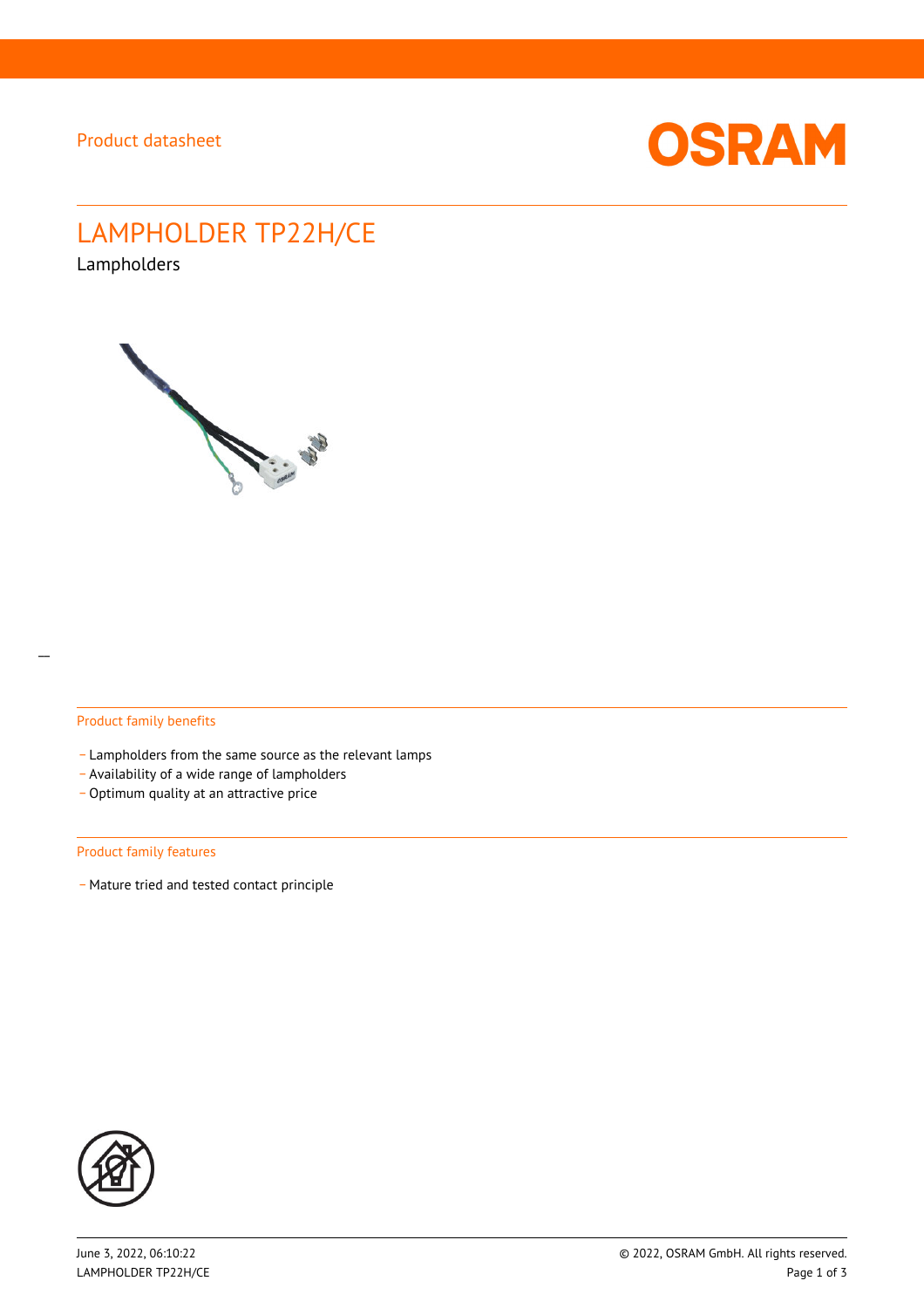# Product datasheet

### Technical data

## **Electrical data**

| Lamp wattage | 1000 W |
|--------------|--------|
| Lamp voltage | 250 V  |

## **Dimensions & weight**



| Lead cross section of lead or clamp |  |
|-------------------------------------|--|
|-------------------------------------|--|

1) Leads attached

 $\overline{\phantom{a}}$ 

### $\overline{a}$

| <b>Capabilities</b> |  |
|---------------------|--|
|---------------------|--|

| Cable/wire types, input side | <b>UL1659</b> |
|------------------------------|---------------|
|                              |               |

#### **Environmental information**

## **Information according Art. 33 of EU Regulation (EC) 1907/2006 (REACh)**

| Date of Declaration               | 19-01-2022    |
|-----------------------------------|---------------|
| <b>Primary Article Identifier</b> | 4008321335241 |
| Declaration No. in SCIP database  | In work       |